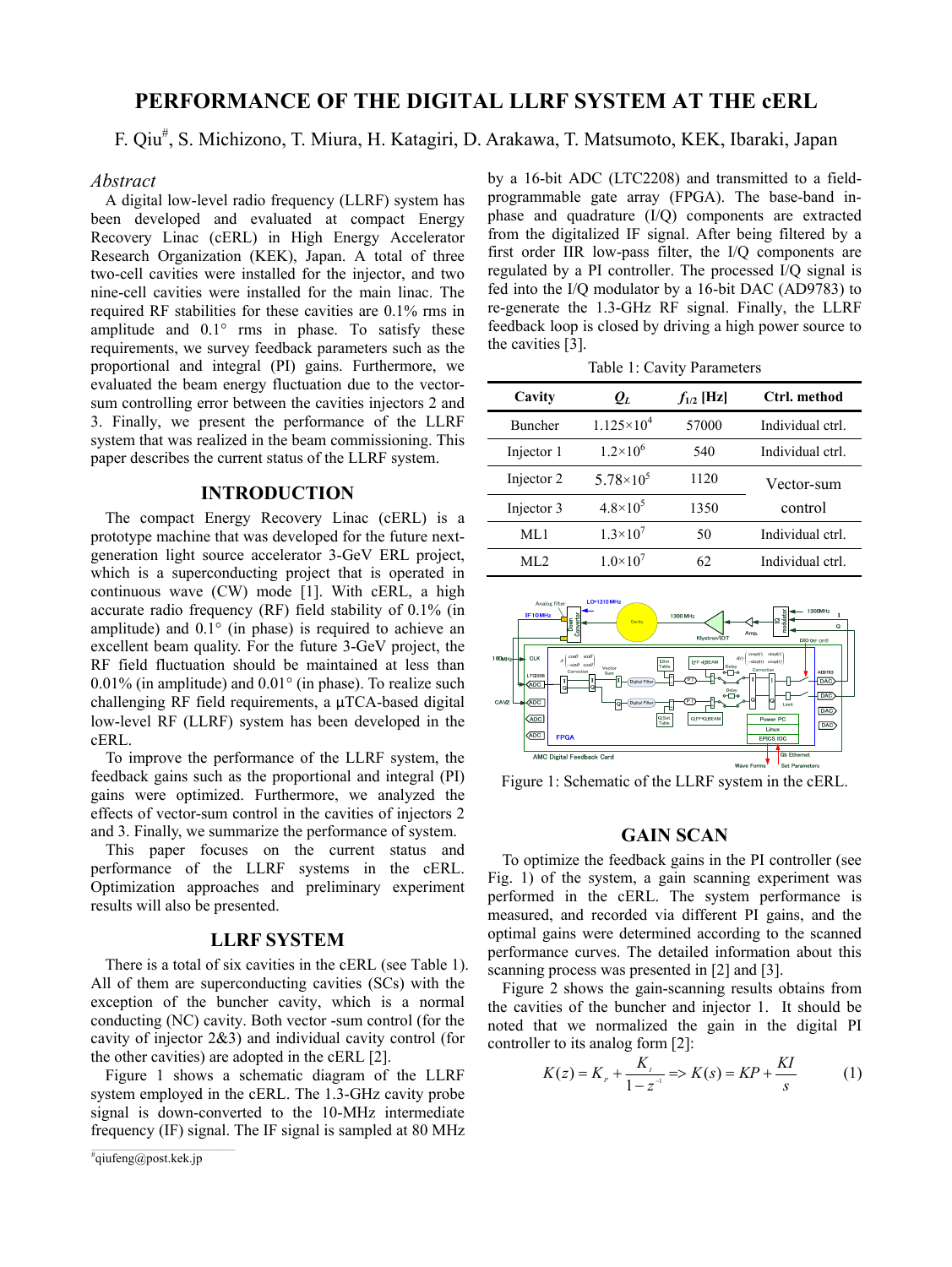

Figure 2: Gain scan results for the cavities of the buncher (upper) and injector 1 (lower). The optimal PI gains are indicated in the red circle.

In the lower figure of Fig. 2, we observe that, the proportional gain *KP* is the dominant gain. This conclusion can also be generalized to the other superconducting cavities. In the case of the NC cavity, such as the buncher cavity (upper figure in Fig. 2); a higher *KP* is not available because of its wider bandwidth; as a result, the integral gain *KI* is the dominant gain. Results for all of the six cavities are listed given in Table 2.

Table 2: Gain-scanning Results at the cERL

| Cavity            | $\mathbf{KP}_{opt}$ | $KI_{opt}$          | <b>Dominant Gain</b> |
|-------------------|---------------------|---------------------|----------------------|
| <b>Buncher</b>    | 0.7                 | $1.2 \times 10^5$   | KI                   |
| Injector 1        | 84                  | $1.0\times10^{5}$   | KP                   |
| Injectors 2 and 3 | 41                  | $1.1 \times 10^5$   | KP                   |
| ML1               | 150                 | $1.5 \times 10^{5}$ | KP                   |
| ML 2.             | 150                 | $1.5 \times 10^5$   | KР                   |

# **VECTOR -SUM CONTROL ANALYSIS**

In a digital LLRF system, the true accelerating voltages (seen by the beam) are measured and calibrated by the digital board (FPGA and/or DSP). In practice, the voltages seen by the beam and the voltages measured by the digital LLRF system are not exactly the same (see Fig. 3). The difference (which can be expressed as a complex factor in Fig. 3) between them is the calibration error. These errors are usually insignificant for individual control. However, this situation is more complicated for the vector -sum control.



Figure 3: Vector-sum control with a phase/amplitude calibration error. The red lines (M and N) indicate the vector measured by the LLRF system, whereas the blue lines indicate the real vector seen by beam.

Owing to the existence of the calibration error, the detuning in the LLRF system (e.g., microphonics, power supply ripples, Lorentz detuning, etc.) will lead to a vector-sum error in the vector sum control. The phase calibration error in the system can be converted to an amplitude error in the vector-sum; conversely, the amplitude calibration error will leads to a phase error in the vector-sum. In the simplest vector-sum control in which one klystron drives two cavities (the same situation with the cavities of injectors 2 and 3 in cERL), the relation between the fixed phase calibration error and the vector-sum error in amplitude is given as

$$
A_{\rm ss} = \frac{P_{\rm cl} - P_{\rm c2}}{4} \cdot \sqrt{2} \Delta \theta = \frac{\Delta P_{\rm c}}{4} \cdot \sqrt{2} \Delta \theta \tag{2}
$$

where, the parameters  $P_{c1}$  and  $P_{c2}$  are the phase calibration errors of the first and second cavities, respectively. The parameter  $\Delta\theta$  is the rms value of the detuning of each cavity. The cavities of injectors 2 and 3 are operated in the on-crest mode during the beam commissioning in the cERL (see Table 3), thus the amplitude error in the vector-sum is dominant, and therefore, we only consider the phase calibration error in this paper. The detailed discussion about vector-sum control is given in [4].

In the cERL, the difference in the calibrated phase for injectors 2 and 3 was mainly performed by a mechanical phase shifter that was installed in the line of injector 3 at the outside of the shield (see Fig. 4). We adjusted the phase shifter to increase the beam energy until the beam phase was on-crest in the cavities. The estimated deviation  $(\Delta P_c)$  in the phase calibration in the adjustment is supposed to be  $10^{\circ}$ .<br>Individual Control



Figure 4: Layout of the injector cavities and RF system. The phase shifter is installed in the line of injector 3.

According to (2), the amplitude error in the vector-sum induced by detuning can be evaluated with the given